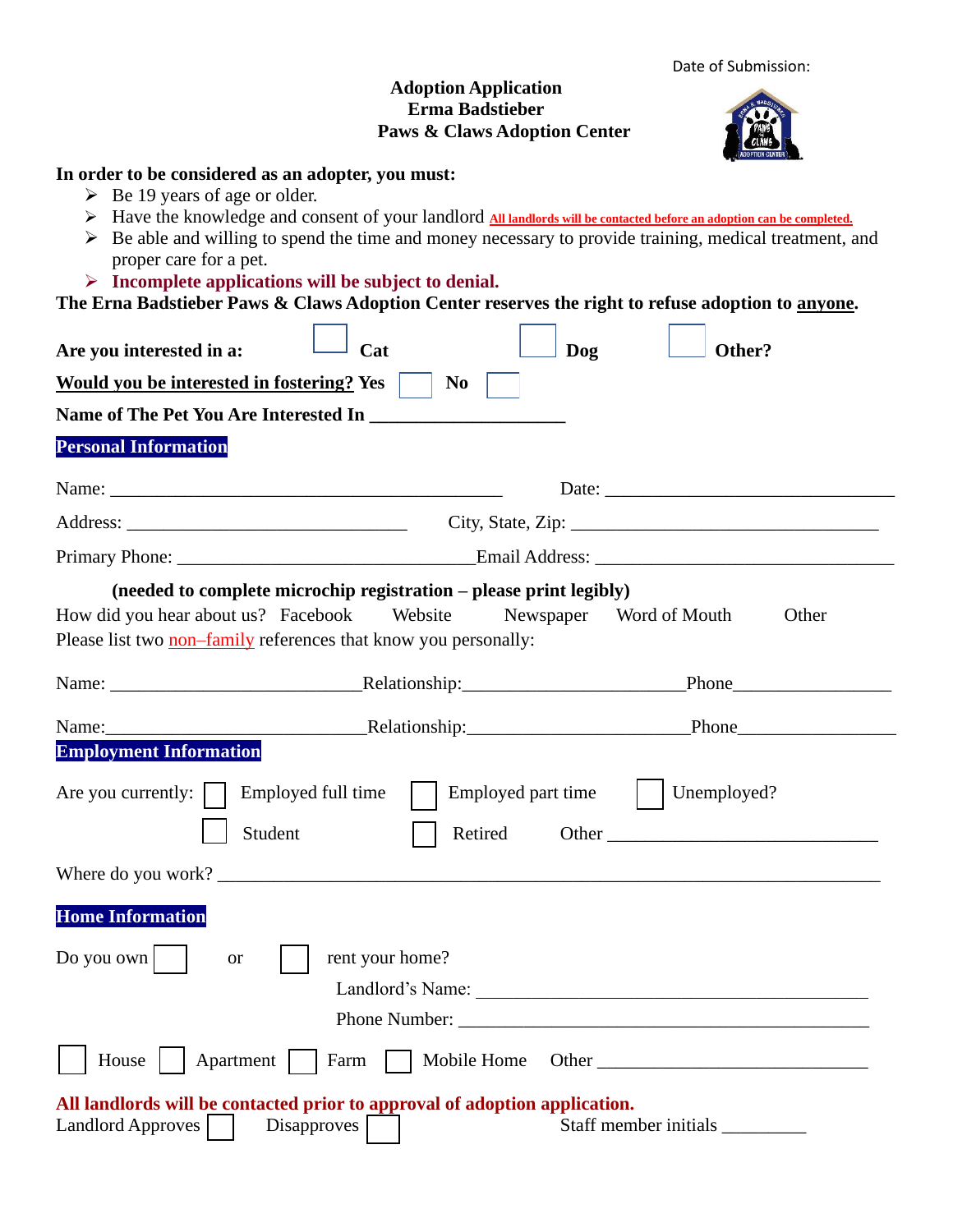Date of Submission:

| Do you intend for this animal to primarily live:<br>Indoors                                                                                                                                         | Outdoors<br><b>B</b> oth                                                                                                                      |
|-----------------------------------------------------------------------------------------------------------------------------------------------------------------------------------------------------|-----------------------------------------------------------------------------------------------------------------------------------------------|
| Do you have a fenced yard? Yes<br>N <sub>0</sub><br>For dogs, if no fence, how will this animal be confined when outside?                                                                           |                                                                                                                                               |
| Tie out chain (for how long each day) $\frac{1}{\sqrt{2}}$ hours $\int$ Always on a leash                                                                                                           | Outside kennel                                                                                                                                |
| Invisible fence                                                                                                                                                                                     |                                                                                                                                               |
| <b>Family Information</b>                                                                                                                                                                           |                                                                                                                                               |
| How many adults live at this home?                                                                                                                                                                  |                                                                                                                                               |
|                                                                                                                                                                                                     | $\text{Ages}$                                                                                                                                 |
|                                                                                                                                                                                                     | $\text{Ages}\_$                                                                                                                               |
| Does anyone in your family have allergy problems? Yes<br>N <sub>0</sub>                                                                                                                             |                                                                                                                                               |
| <b>Adoption Information</b><br>Why do you wish to adopt this pet? Check all that apply:                                                                                                             |                                                                                                                                               |
| Love animals, want to help a pet in need<br>Companionship<br>My Children will learn to be responsible<br>for/care for another creature<br>Want for breeding purposes<br>Guard dog for home/property | Feel sorry for the animal.<br>Animal is cute, just can't leave it behind.<br>Gift for someone else. If so, whom?<br>Companion for another pet |
| Feel free to explain!                                                                                                                                                                               |                                                                                                                                               |
|                                                                                                                                                                                                     |                                                                                                                                               |
| How will your pet get its exercise?<br>Taken on daily walks/runs<br>Couch potato<br>Yard exercise<br>Just short walks                                                                               | Indoor play.                                                                                                                                  |
| <b>Current and Past Pets</b><br>Have you ever given up a pet OR been denied by another shelter or rescue for any reason?                                                                            | N <sub>0</sub><br><b>Yes</b>                                                                                                                  |

How many years do you expect this animal to live? \_\_\_\_\_\_\_\_\_\_\_\_\_\_\_\_\_\_\_ (Please indicate years as a number) Are the pets you own now (or previously owned) kept current on their vaccinations? Yes No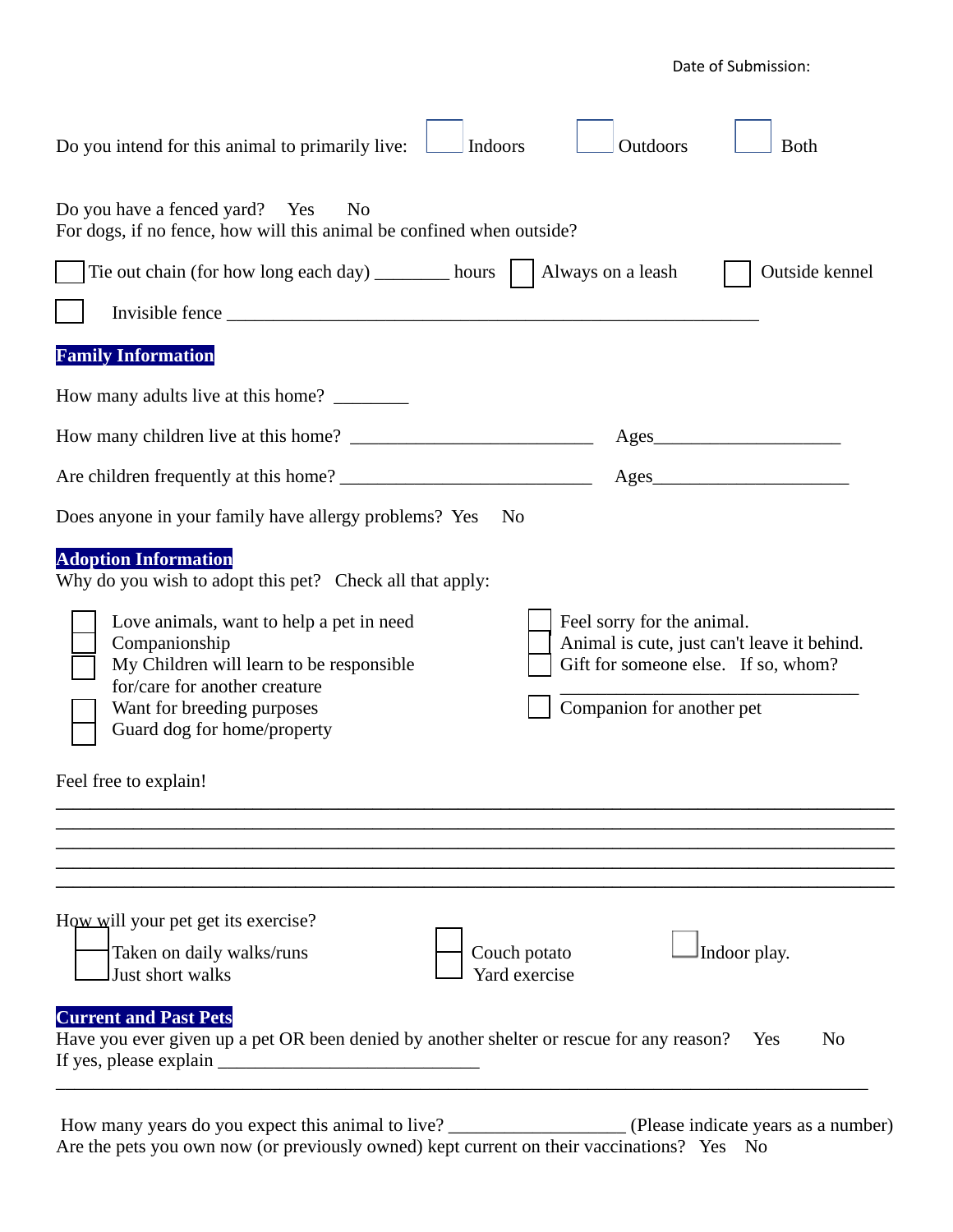| Cat<br>Dog<br>Other | <b>Name</b>                                                                                     | Age | <b>Sex</b> | <b>Breed</b>                                    | Spayed/<br><b>Neutered</b>                                                                              | Please tell us about the pets you have owned over the past ten years, if applicable:<br>Length of<br>Ownership                         | <b>Still</b><br>Own? | If no, where is the<br>animal now?                                                                                                                                                                                                  |
|---------------------|-------------------------------------------------------------------------------------------------|-----|------------|-------------------------------------------------|---------------------------------------------------------------------------------------------------------|----------------------------------------------------------------------------------------------------------------------------------------|----------------------|-------------------------------------------------------------------------------------------------------------------------------------------------------------------------------------------------------------------------------------|
|                     |                                                                                                 |     |            |                                                 | Yes<br>N <sub>o</sub>                                                                                   |                                                                                                                                        |                      |                                                                                                                                                                                                                                     |
|                     |                                                                                                 |     |            |                                                 | N <sub>o</sub><br>Yes                                                                                   |                                                                                                                                        |                      |                                                                                                                                                                                                                                     |
|                     |                                                                                                 |     |            |                                                 | N <sub>o</sub><br>Yes                                                                                   |                                                                                                                                        |                      |                                                                                                                                                                                                                                     |
|                     |                                                                                                 |     |            |                                                 | Yes<br>N <sub>o</sub>                                                                                   |                                                                                                                                        |                      |                                                                                                                                                                                                                                     |
|                     |                                                                                                 |     |            |                                                 | N <sub>o</sub><br>Yes                                                                                   |                                                                                                                                        |                      |                                                                                                                                                                                                                                     |
| Dogs                | Distemper/Parvo<br>Kennel Cough _____                                                           |     |            | Flea Control _____<br>Dentals ________          | <b>Veterinary Care</b> What veterinary care to you provide for your pets?<br>Cats                       | Distemper<br>Feline Leukemia<br>Flea Control ____<br>If adopting a cat, do you intend to have it declawed? ___________________________ |                      | Dentals $\_\_\_\_\_\_\_\_\_\_\_\_\_\$                                                                                                                                                                                               |
|                     |                                                                                                 |     |            |                                                 |                                                                                                         |                                                                                                                                        |                      |                                                                                                                                                                                                                                     |
|                     | <b>Training and Behavior</b><br>Jumping on furniture<br>Barking/howling<br>Clawing on furniture |     |            |                                                 | Do any of these behaviors or characteristics present a problem for you:<br>Chewing<br>Jumping on people |                                                                                                                                        | Shedding<br>Digging. | We reserve the right to contact your veterinarian to confirm information found on this application.                                                                                                                                 |
|                     |                                                                                                 |     |            |                                                 | If your pet has a potty accident in your house, what do you do?                                         |                                                                                                                                        |                      |                                                                                                                                                                                                                                     |
|                     | in classes? Yes<br>N <sub>0</sub><br><b>Responsibility</b>                                      |     |            |                                                 |                                                                                                         |                                                                                                                                        |                      | If your pet needs additional education, do you feel you are qualified to provide training or are able to participate<br>Are all members of the household (including roommates) in agreement and are aware of the intent to adopt an |
|                     |                                                                                                 |     |            |                                                 |                                                                                                         |                                                                                                                                        |                      |                                                                                                                                                                                                                                     |
|                     |                                                                                                 |     |            | If under the age of 19, how old is this person? |                                                                                                         |                                                                                                                                        |                      |                                                                                                                                                                                                                                     |

## **Please tell us about the pets you have owned over the past ten years, if applicable:**

| Where will the pet sleep at night? $\Box$ In the house? $\Box$ In the garage? $\Box$ In an outside kennel?<br>Other: |  |  |
|----------------------------------------------------------------------------------------------------------------------|--|--|
| If you move in the future, what will you do with this pet?                                                           |  |  |